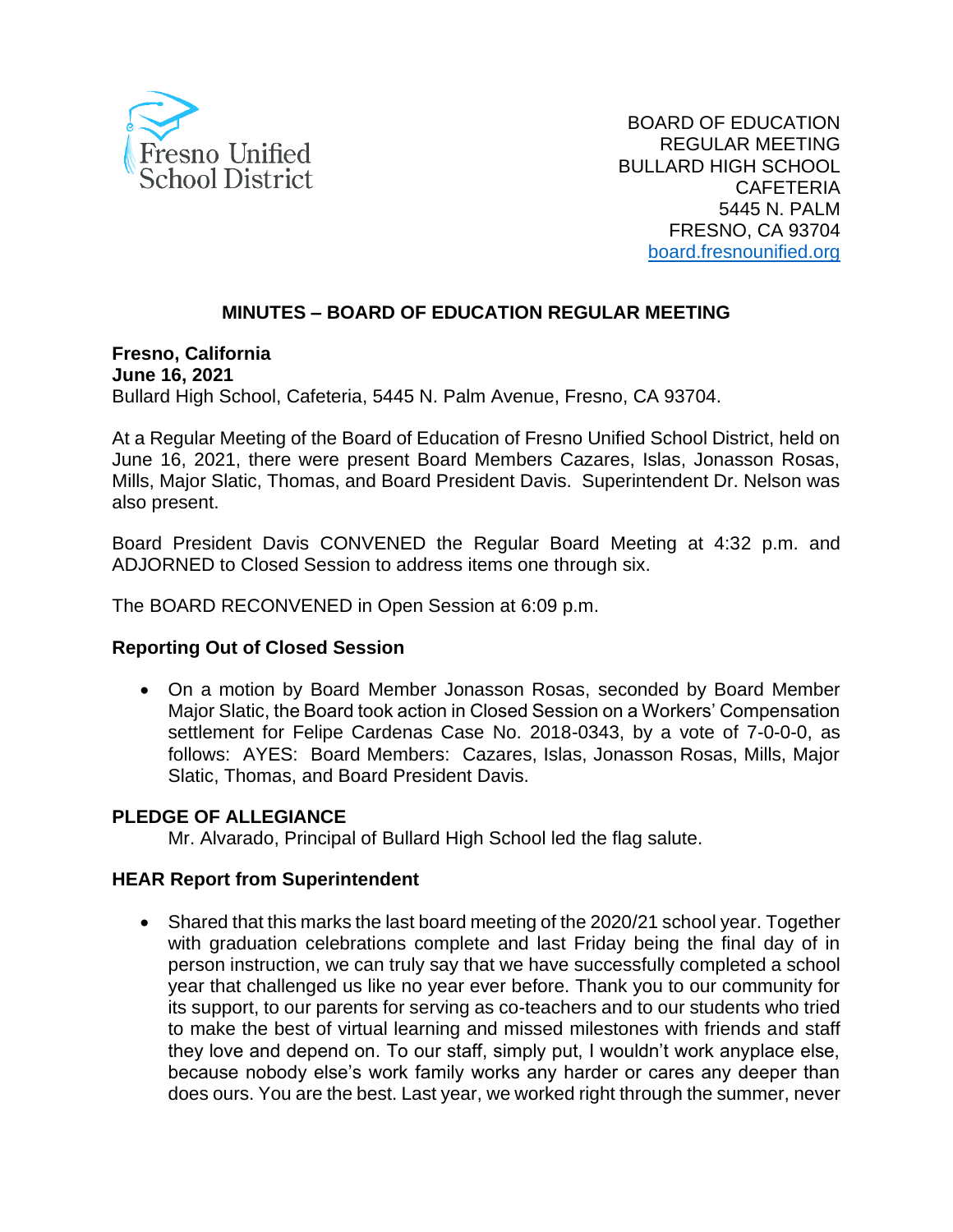### **HEAR Report from Superintendent – continued**

feeling like we had a break -- anticipating and navigating whatever came next. This summer, we are in a much better place. Make time to take care of you, spend time with those you love and give yourself the space to clear your head and make peace with the last 16 months. As we head into the summer and look towards next school year, there is no doubt we are moving forward together – as we embark on our pandemic recovery plan so that students, staff, families and our community can achieve their greatest potential.

- Shared that for many of our staff and students time off is still a little ways away. On Monday, we launched the most comprehensive summer extended learning program in district history, with high school sessions going into late July and alternative education until August 6. We are providing students with additional supports this summer, especially in reading and math. Our office of African American Academic Acceleration is expanding its summer programs as well. We are doing as much as we can to make sure students are prepared for the start of the new school year. For all those involved with summer learning, thank you for not missing a beat as we transitioned from school last week and immediately launched into summer learning, including our first ever in-person summer camps. Our staff is committed to supporting our students and that is evident through the successful launch of our summer learning programs. Thank you to our entire summer learning team.
- Shared that as a result of last school year, many of our sports seasons have gone deep into the school year. On Friday in boys' basketball, two of our teams won section championships! Bullard beat No. 1 seed Central 85-83 for the Division 1 section title and Roosevelt upset Atascadero 61-49 in Division 2. And earlier this month the Sunnyside boys' volleyball teams beat St Joseph High School for the Division 2 section championship, the Wildcats' first tittle. Congratulations to our teams – they found great success this year despite very unusual circumstances.
- Shout out to our STEAM education programs. These are the clubs and activities connected to science, technology, engineering, the arts and math. They did a fantastic job adapting to the challenges of supporting student interests during the COVID pandemic. Thanks to our one-to-one student device initiative, students had the opportunity to shine in our STEAM extracurricular programs and events from the comfort and safety of their homes while many other extracurricular activities where on hold. Students participated in robotics, esports and coding clubs. We even launched our first CoderGirlz club fully in Spanish. Students were able to continue learning the 21st century skill that will open doors to the workforce of tomorrow. The 13th Annual Tournament of Technology took place as well, demonstrating the resilience of all involved. Congratulations to all those involved in pulling off such a successful event.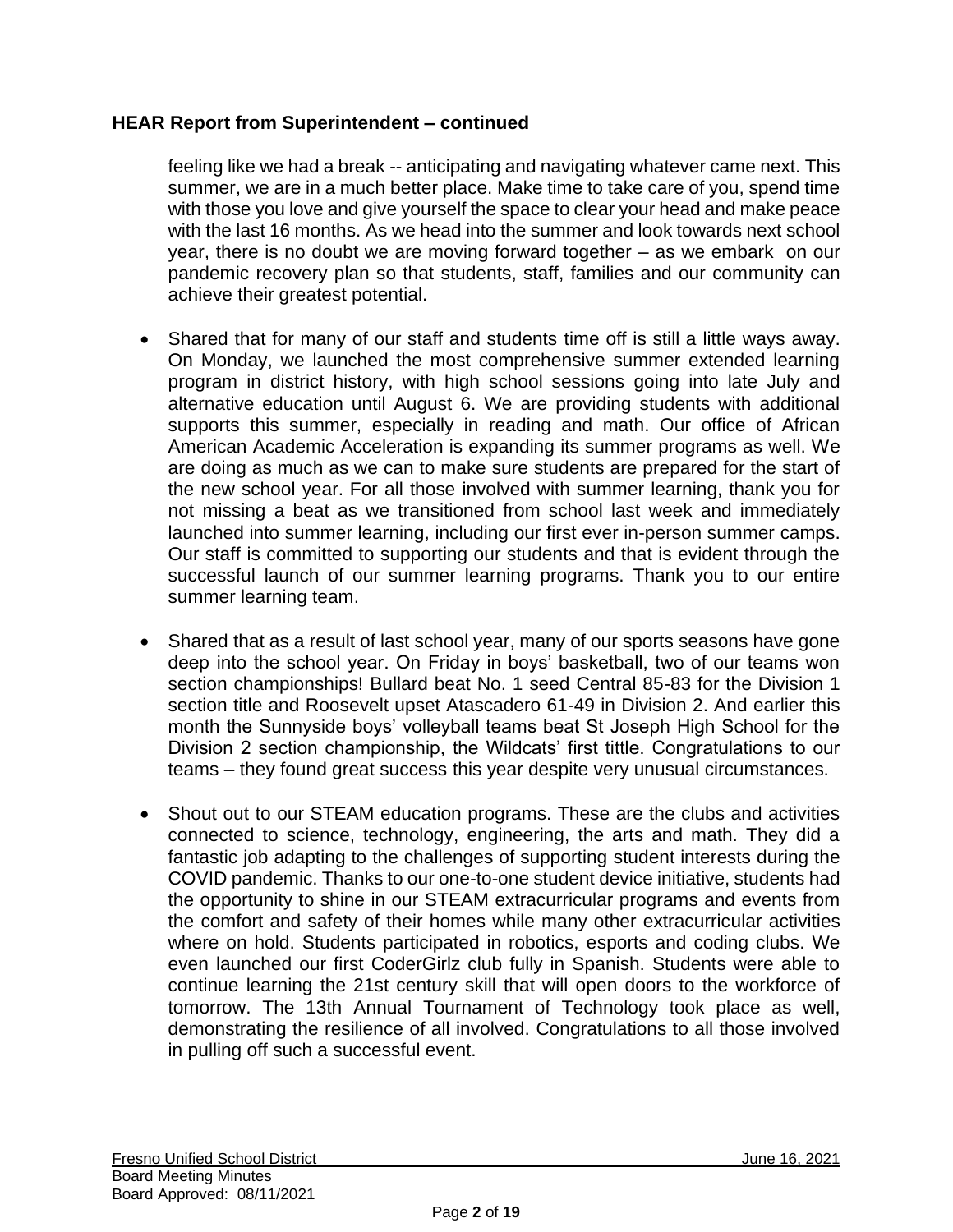### **HEAR Report from Superintendent – continued**

• Shared that as we put the official end-of-the year stamp on this school year, I just want to once again thank everyone involved with our recent graduation celebrations. Our Goal 2 team, high school and adult transition program collectively orchestrated seventeen different graduation ceremonies honoring both the class of 2020 and 2021. Despite one week of extreme heat, our Fresno Unified family was able to come together to celebrate and honor our graduates in person. It was not an easy task but one that will forever be etched in the memories of our seniors for years to come. Thank you to staff for making graduation season one for the books – it was pure joy and we all needed that! For those interested in seeing pictures from this year's graduation or our video recap of graduation, please visit the district website at Fresnounified.org.

### **BOARD/SUPERINTENDENT COMMUNICATION**

**Member Major Slatic:** Commented that his prior request for a board communication with granular detail showing how the district is assessing learning loss did not hit the mark. Requested a document that parents can understand which will show how the district is assessing learning loss. Requested to have the board communication prior to the next board meeting. Requested that staff name board communications in the verbiage requested by board members.

**Member Islas**: Thanked and congratulated graduates of 2021, provided a personal shout out to her niece Gevina Islas, valedictorian at Edison High School. Congratulated eleven students that graduated from the Dual Immersion Pathway at McLane. Shared remarks regarding COVID-19 statistics and encouraged people to get vaccinated. Called for respectful and engaging manner of listening for board meeting, continue listening to each other until we can find a common ground. Shared she was disappointed by criticism of Board Clerk and Board President . Commented Armenian community deserves to have a school/facility named after them. Commented that she hears the request for the Board to reimagine school safety and other areas of student supports.

**Member Cazares**: Thanked teachers, staff, and administrators for persevering during the pandemic. Thanked students and congratulated graduating seniors. The Board is trying their best for students and excited about the future.

**Clerk Thomas**: Thanked Islas for her comments. The Armenian community deserve to have a school named after them. Congratulated the graduating class of 2021. Thanked Campus Safety Assistant, Sam for his unwavering years of service and support. Very proud of this year's valedictorian but only five were African American. Commented there is a deeper problem of learning of African American students, there is both structural and institutional racism; the district needs to take more seriously the grading system and track how students are being graded by teachers. Community meeting on June 28 to discuss colors for the new gym at Edison High School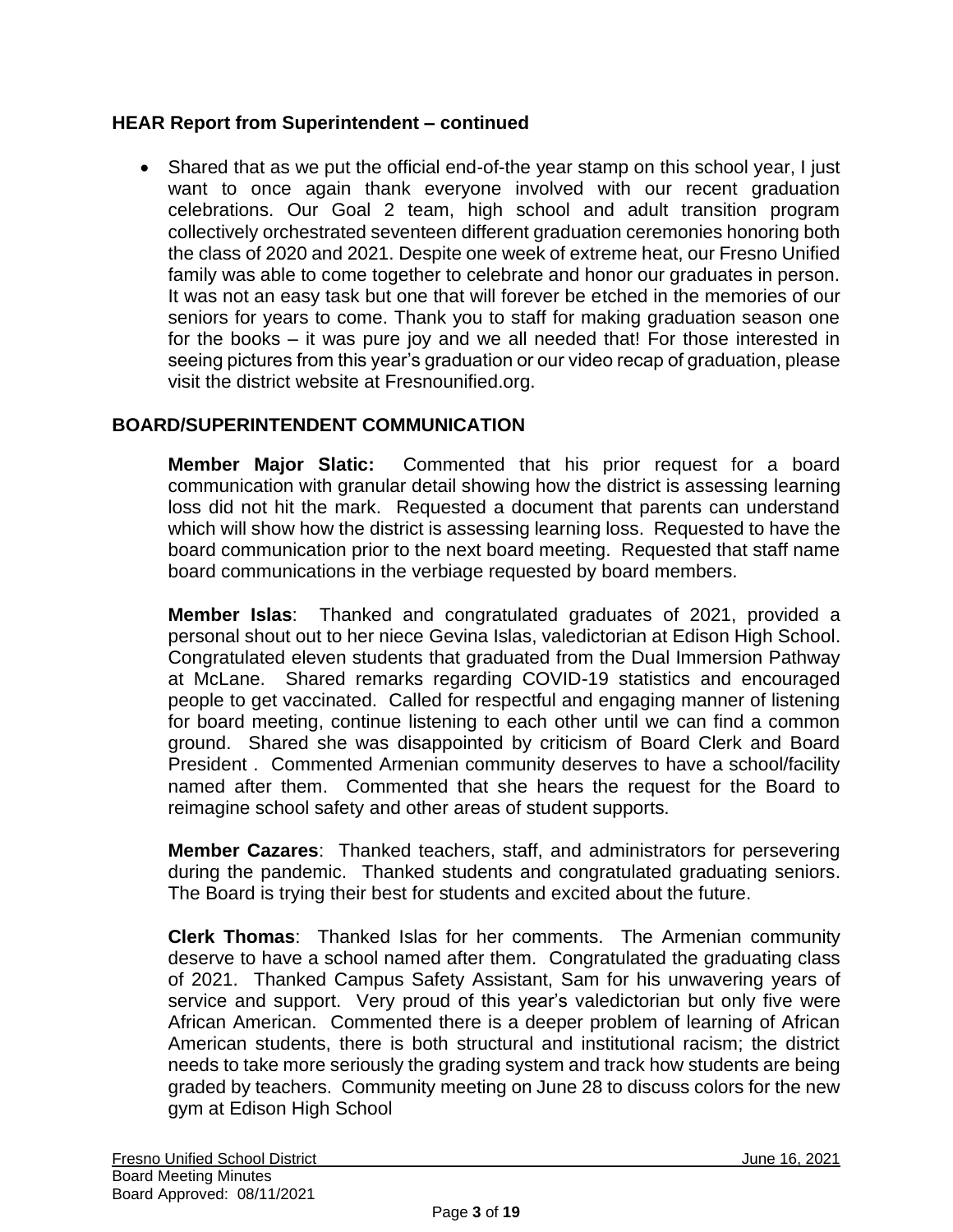### **BOARD/SUPERINTENDENT COMMUNICATION**

**President Davis:** Thanked staff for the graduation ceremonies. Commented that students are happy to be back on campus. Congratulated the 420 graduates of Sunnyside High School that have applied to California State University, Fresno Thanked ATP and RATA staff for their graduation ceremonies. Provided information of Board/Public interaction during public comments.

**Member Mills**: Congratulated the 2021 graduates.

### **OPPORTUNITY for Public Comment on Consent Agenda Items**

For the record, the Board received 29 requests to address the Board and 54 email submissions of public comment on Consent Agenda Items. Individual names along with a summary of topic will be listed under the specific agenda item.

On a motion by Board Member Islas, seconded by Board Clerk Thomas, the Consent Agenda, was approved, with the exception of items as follow: A-6, A-7, A-10, A-16, A-19, A-33, A39, and A-40 which were pulled by the Board for further discussion, and A-9 and A-31 which were pulled by the public for comment, by a vote of 7-0-0-0, as follows: AYES: Board Members: Cazares, Islas, Jonasson Rosas, Mills, Major Slatic, Thomas, and Board President Davis.

**ALL CONSENT AGENDA** items are considered routine by the Board of Education and will be enacted by one motion. There will be no separate discussion of items unless a Board member so requests, in which event, the item(s) will be considered following approval of the Consent Agenda.

### **A. CONSENT AGENDA**

- **A-1, APPROVE Personnel List APPROVED as recommended**, the Personnel List, Appendix A, as submitted.
- **A-2, ADOPT Findings of Fact and Recommendations of District Administrative Board**

**ADOPTED as recommended**, the Findings of Fact and Recommendations of District Administrative Panels resulting from hearings on expulsion and readmittance cases conducted during the period since the June 02, 2021 Regular Board Meeting.

### **A-3, APPROVE Minutes from Prior Meetings APPROVED as recommended**, the draft minutes for the June 02, 2021 Regular Board Meetings.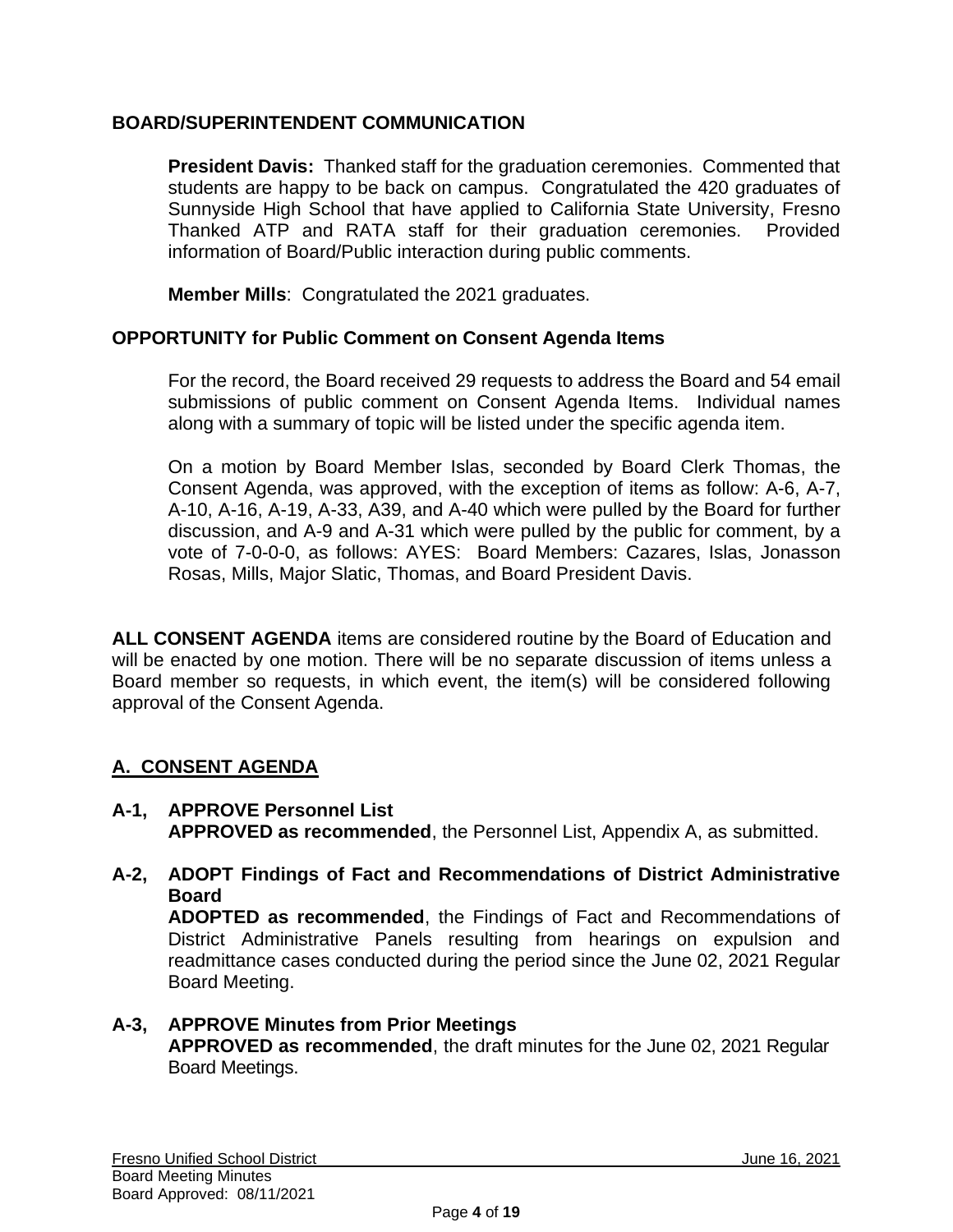### **A-4, ADOPT Resolution 20-51 Authorizing Inter-Fund Loans for Cash Flow Purposes**

**ADOPTED as recommended**, Resolution 20-51 to authorize Fresno Unified School District to transfer funds as needed for cash-flow purposes and to repay those transactions as funds become available for the 2021/22 fiscal year.

- **A-5, APPROVE the Special Education Annual Budget and Service Plans and Service Descriptions for 2021/22 APPROVED as recommended**, the fiscal year 2021/22 Special Education Annual Budget and Service Plans and descriptions of services provided to students in Special Education.
- **A-6, APPROVE Budget Revision No. 5 APPROVED as recommended**, Budget Revision No. 5 for fiscal year 2020/21.

### **OPPORTUNITY for Public Comment on Agenda Item A-6**

#### Requests to Address the Board

- 1. Star Ajamian: Support for keeping the current mascot imagery for FHS.
- 2. Tom Marsella: Read an excerpt from the Brown Act.
- 3. John Flores: Requested Board to cease action on decision to gather more data.
- 4. Alexandria Lenzinger: Concerned about cost of removing mascot imagery.
- 5. Josette Losurdo: Concerned about cost of removing mascot imagery.
- 6. Sean Burdine: Spoke to perceived violations of the Brown Act.
- 7. Eric Rollins: Concerned about cost of removing mascot imagery.
- 8. Amanda Soto: Concerned about cost of removing mascot imagery.
- 9. Lori Pastre: Concerned about cost of removing mascot imagery and the historical importance of the imagery.

#### Email Submissions

- 1. Alexandria Lenzinger: Concerned about cost of removing mascot imagery.
- 2. Lezle Adam: Concerned about cost of removing mascot imagery.
- 3. Tammy Culwell: Concerned about cost of removing mascot imagery.
- 4. Vanoush Katchaturyan: Board's decision should be paused until outcome of lawsuit.
- 5. Josette Losurdo: Concerned about cost of removing mascot imagery.
- 6. Kelly Rector: Concerned about cost of removing mascot imagery.
- 7. Lynne Santini: Concerned about cost of removing mascot imagery.
- 8. Vicki Cheney: Concerned about cost of removing mascot imagery and request to invest money instead into Native American history.
- 9. Cecilia Patino Funk: Wrote regarding a second lawsuit and a recall vote.
- 10.Tiffany Jones: Concerned about cost of removing mascot imagery.
- 11.Amanda Soto: Concerned about cost of removing mascot imagery.
- 12.Stephen C. Petzold: Concerned about cost of removing mascot imagery.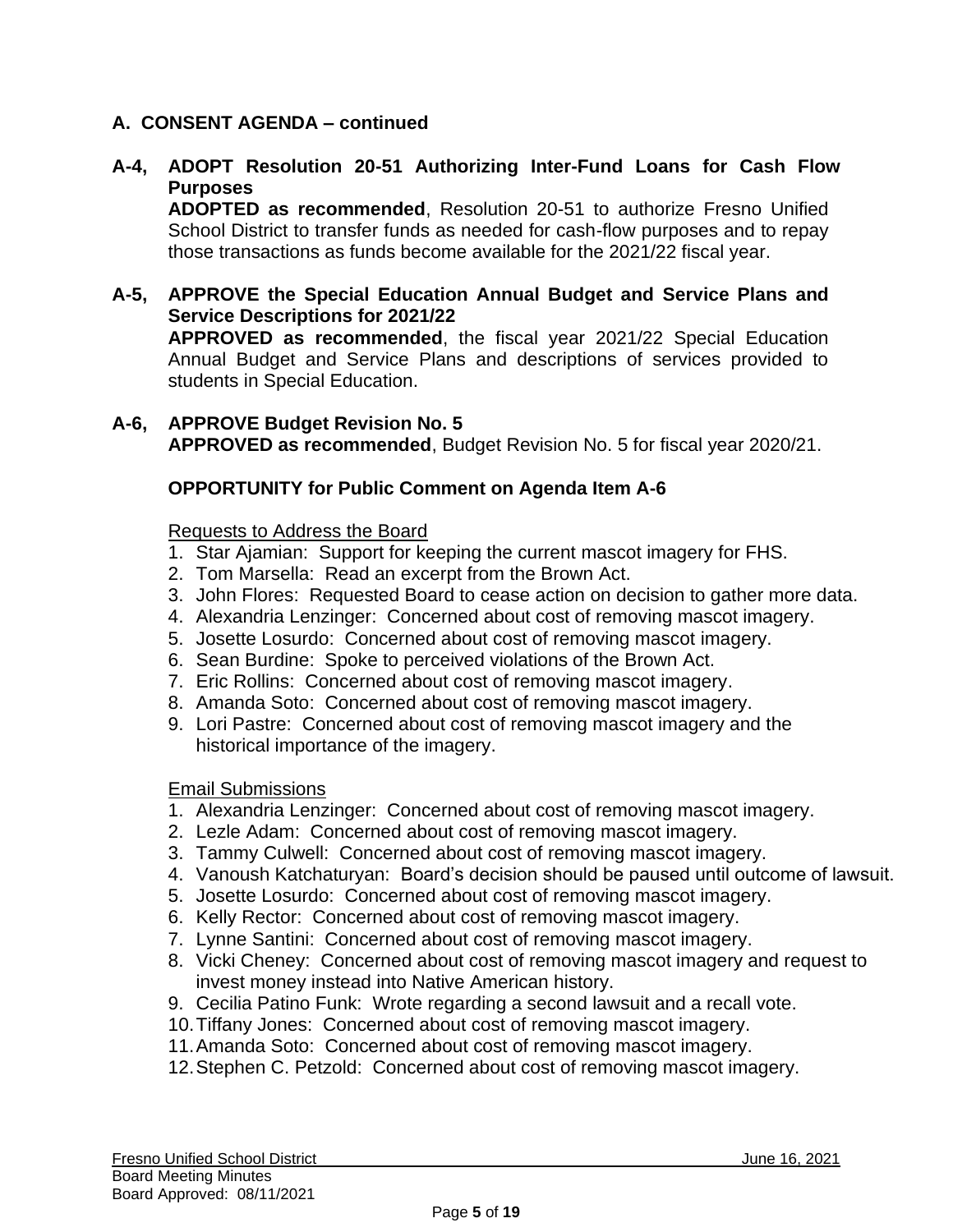- 13.Shaun R. Ardemagni: Wrote regarding perceived lack of research leading to the Board's decision.
- 14.Dexter Marr: Concerned about cost of removing mascot imagery.
- 15.Sandy Steele: Concerned that supporters of mascot imagery are not being heard.
- 16.Roberta Genini: Concerned about cost of removing mascot imagery.
- 17.James Tuck: Wrote regarding planned recall campaigns if vote is not rescinded.
- 18.Tom Marsella: Wrote regarding The California Brown Act "Open Meeting Law".

For the record, Board Members had comments/questions pertaining to Agenda Item A-6. A summary is as follows: Commented the Board voted in December to retire the mascot image, to start the process for a new image, and directed staff to remove the image before the start of the new school year. Commented regarding the need to follow through on the December vote. Commented on the cost of removing the old mascot imagery, listed line item costs. Requested clarity as to why this item was a budget revision. Requested clarity as to items that are replaced on a rotation cycle. Requested to rethink rotation cycle of items. Requested a member of staff to share with the room the process which led to the December vote. Commented the Board is very conscious of Brown Act requirements and the Board did not make their decision lightly. Shared that current students at Fresno High School chose the new image for their school. Commented it is part of the Board's work to mitigate circumstances when someone is being harmed. Chief Financial Officer Santino Danisi and Assistant Superintendent Bryan Wells were available to provide clarity.

For the record, Board Member Jonasson Rosas asked if the original motion could be amended to have a more phased in approach to replacement of items. Board Member Mills did not wish to amend the original motion.

On a motion by Board Member Mills, seconded by Board Member Cazares, Agenda Item A-6 was approved by a roll call vote of 5-1-1-0, as follows: AYES: Board Members: Cazares, Islas, Mills, Thomas, and Board President Davis. NOES: Board Member Major Slatic. ABSTENTIONS: Board Member Jonasson Rosas.

**A-7, APPROVE Agreement with Safe 2 School, Inc. for Crossing Guard Services APPROVED with amendment to recommendation**, an agreement with Safe 2 School, Inc., to provide crossing guard services at mutually agreed upon locations to service district elementary schools.

For the record, Board Members had comments/questions pertaining to Agenda Item A-7. A summary is as follows: Commented on support and need for services. Commented on concern that Safe 2 Schools has been the singular provider of services for multiple years. Commented on the need to explore if there are more agencies that could provide similar services. Commented on need to consider the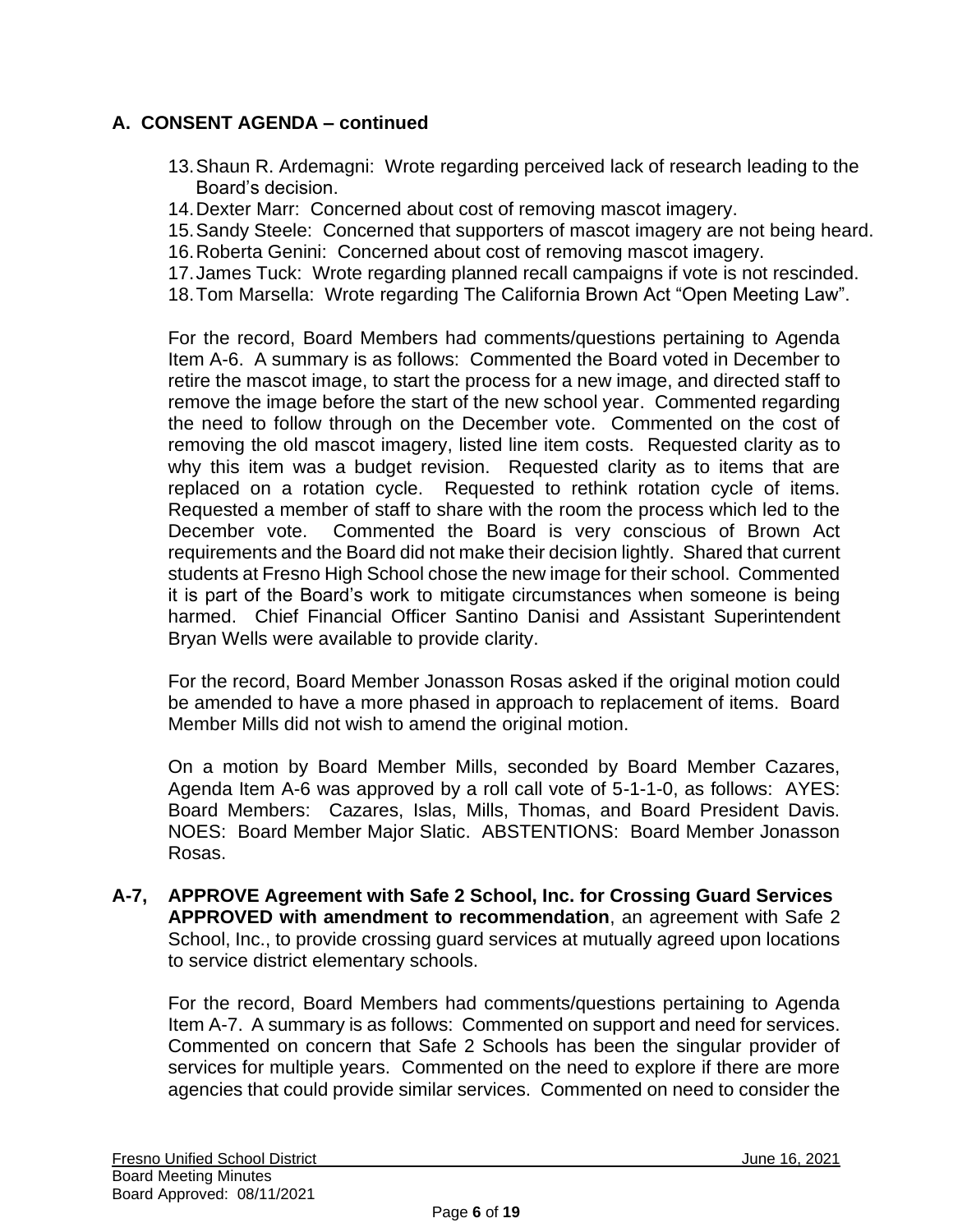return on investment. Requested clarity pertaining to the amount of the stipend for the volunteers. Requested clarity on the cost of the agreement per year. Requested clarity on the increase for this agreement. Commented the stipend is very small and in ways exploitive of the volunteers. Requested clarity as to how the approval of one year instead of five years would affect the Safe 2 School operation. Chief of Operations Karin Temple and Michael O'Hare and Erin Obald were available to provide clarity.

On a motion by Board Member Islas to approve the term of the agreement for one year instead of five years; and during the one year of service district staff to assess whether there are other agencies or resources available to the district. The motion was seconded by Board Member Jonasson Rosas and Agenda Item A-7 was approved by a roll call vote of 4-3-0-0, as follows: AYES: Board Members: Islas, Jonasson Rosas, Major Slatic and Board President Davis. NOES: Board Members: Cazares, Mills, and Clerk Thomas.

**A-8, APPROVE Agreement between Fresno Unified Special Education Department and Fresno County Superintendent of Schools APPROVED as recommended**, a five-year Teacher Induction Cooperative Agreement between Fresno Unified School District Special Education Department and Fresno County Superintendent of Schools.

### **A-9, APPROVE Agreement to The Regents of the University of California for 2021/22 and 2022/23**

**APPROVED as recommended**, an agreement for the Doctors Academy and Junior Doctors Academy for 2021/22 and 2022/23.

### **OPPORTUNITY for Public Comment on Agenda Item A-9**

#### Requests to Address the Board

1. Star Ajamian: Asked if this program is only for people of certain descent.

On a motion by Board President Davis, seconded by Board Member Cazares, Agenda Item A-9 was approved by a roll call vote of 7-0-0-0, as follows: AYES: Board Members: Cazares, Islas, Jonasson Rosas, Mills, Major Slatic, Thomas, and Board President Davis.

### **A-10, APPROVE Agreement with City of Fresno Police Department for Student Resource Officers**

**APPROVED as recommended**, an agreement with the City of Fresno Police Department (FPD) to provide eleven Student Resource Officers (SRO) for Bullard, Cambridge, DeWolf, Duncan, Edison, Fresno, Hoover, McLane, Phoenix, Roosevelt, and Sunnyside High Schools.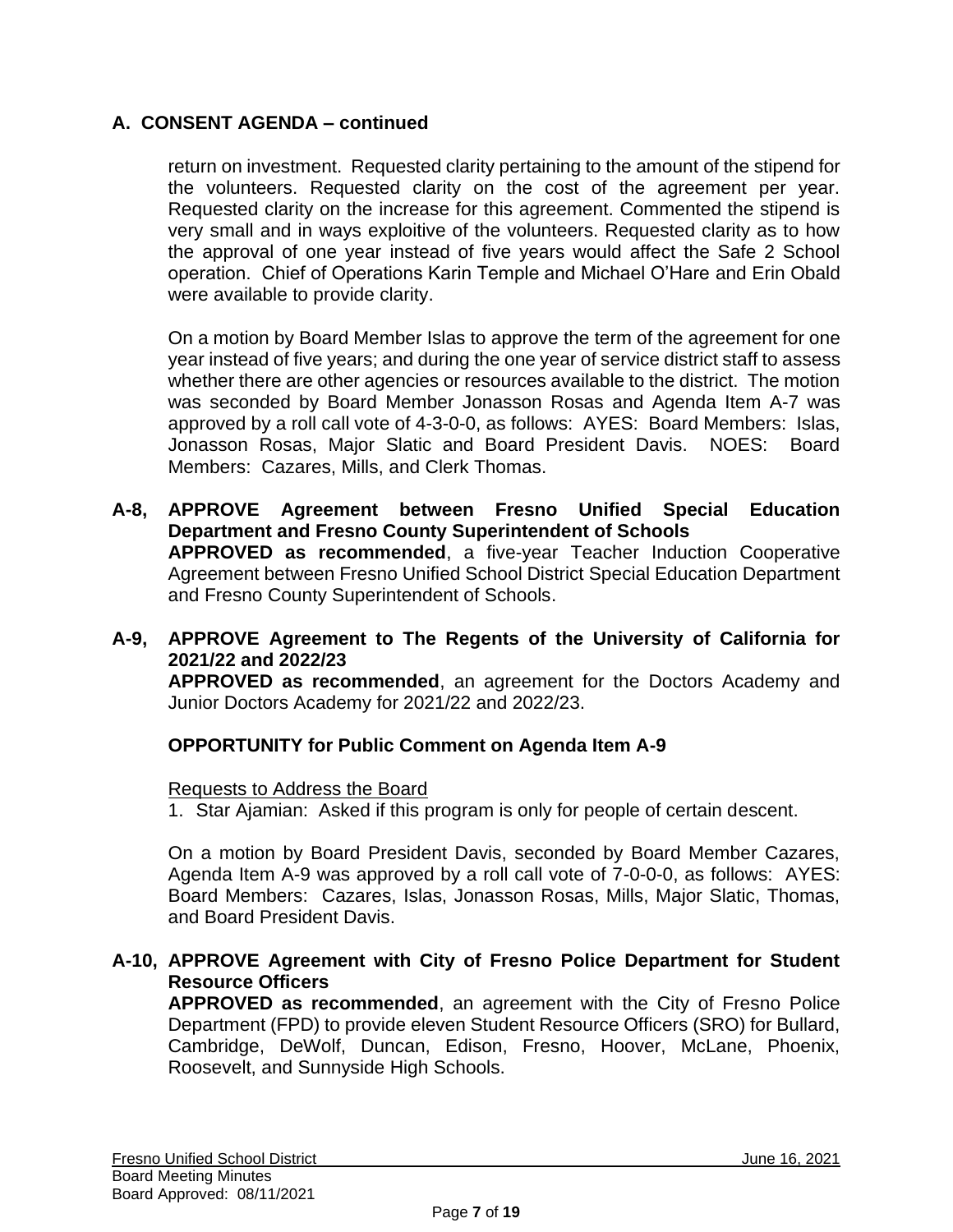### **OPPORTUNITY for Public Comment on Agenda Item A-10**

#### Requests to Address the Board

- 1. Katie Moua: Does not support the renewal of agreement.
- 2. Selena Rojas: Does not support the renewal of agreement.
- 3. Ashely Rojas: Does not support the renewal of agreement.
- 4. Nataly Barajas: Does not support the renewal of agreement.
- 5. Mallie Yang: Shared struggles of family.
- 6. Esmeralda Luna: Does not support renewal of agreement.
- 7. Jasmine Leyva: Does not support renewal of agreement.
- 8. Jamila Rice: Does not support renewal of agreement.
- 9. Marcel Woodruff: Did not come forward to speak.
- 10.Brandi Nose-Villegas: Does not support renewal of agreement.
- 11.Alex Ramos O'Casey: Does not support renewal of agreement.
- 12.Seya Lumeya: Did not come forward to speak.
- 13.Grisanti Avendano: Does not support renewal of agreement.
- 14.Alexandros Acedo: Does not support renewal of agreement.
- 15.Kathia Osuna: Does not support renewal of agreement.
- 16.Jennifer Rojas: Does not support renewal of agreement.
- 17.Joshua Camarillo: Support for renewal of agreement.

#### Email Submissions

- 1. David Tablas: Does not support the renewal of agreement.
- 2. Madeline Harris: Does not support the renewal of agreement.
- 3. Kao Ye Thao: Does not support the renewal of agreement.
- 4. Dan Waterhouse: Does not support the renewal of agreement.
- 5. Liam: Does not support the renewal of agreement.
- 6. Matthew Vang: Does not support the renewal of agreement.
- 7. Shai Chang: Does not support the renewal of agreement.
- 8. Stephanie Avalos-Villa: Does not support the renewal of agreement.
- 9. Leslie Brito: Does not support the renewal of agreement.
- 10.Sarah K. Hutchinson: Does not support the renewal of agreement.
- 11.Alex Ramos-O'Casey: Does not support the renewal of agreement.
- 12.Jos m: Does not support the renewal of agreement.
- 13.Ruben Espinoza: Does not support the renewal of agreement.
- 14.Madelyn San: Does not support the renewal of agreement.
- 15.Riddhi S. Patel: Does not support the renewal of agreement.
- 16.Chali Lee: Does not support the renewal of agreement.
- 17.Talia Marquez: Does not support the renewal of agreement.
- 18.Antonio Gutierrez: Supports the renewal of agreement.
- 19.Ernesto: Does not support the renewal of agreement.
- 20.Jessie Kanter: Does not support the renewal of agreement.
- 21.Lorena Sanpedro: Does not support the renewal of agreement.
- 22.Gabriel Vidal: Does not support the renewal of agreement.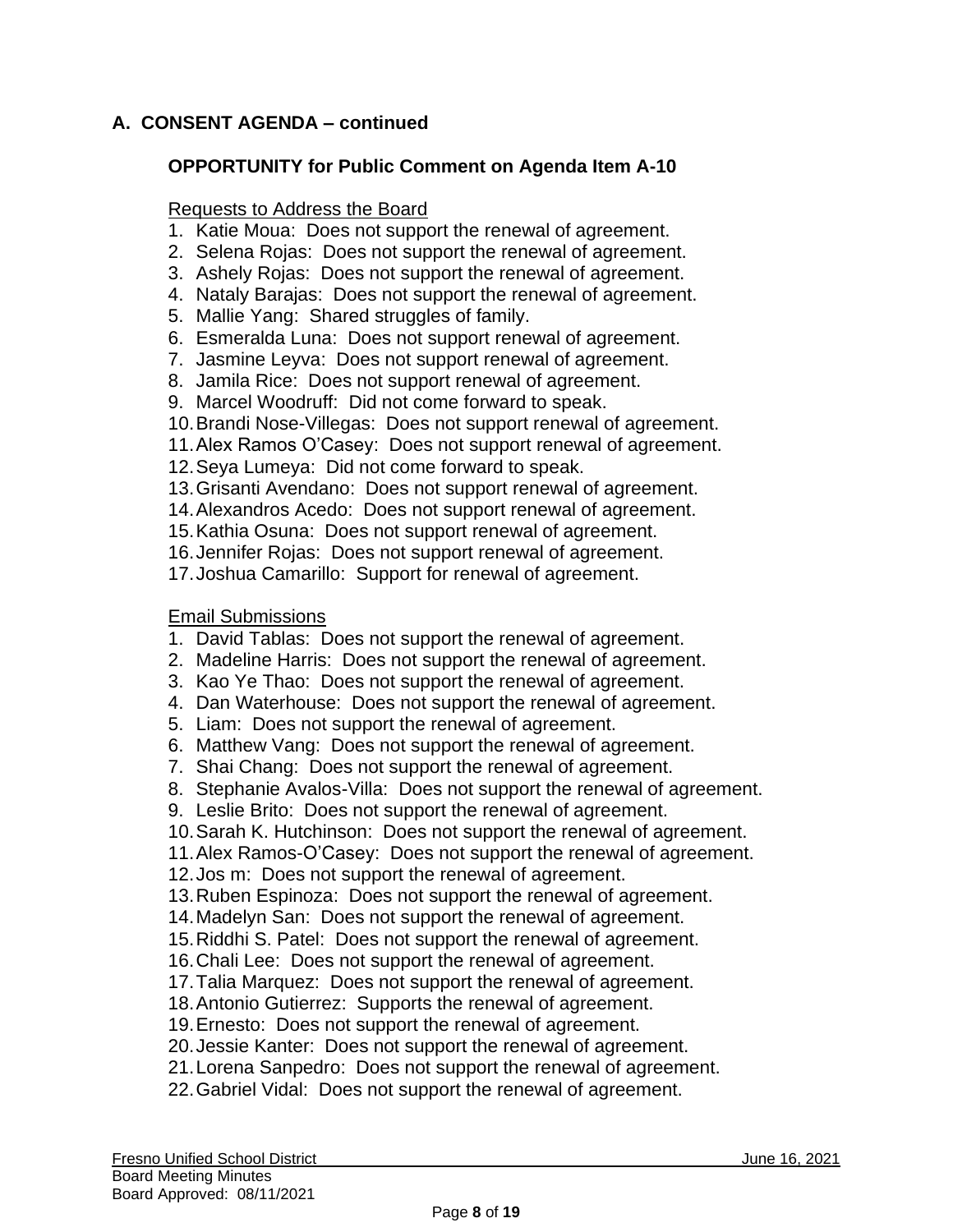23.Lisa Eisenberg: Does not support the renewal of agreement. 24.Alicia Olivarez: Does not support the renewal of agreement. 25.Taryn Kinney: Does not support the renewal of agreement. 26.Brandi Nuse-Villegas: Does not support the renewal of agreement. 27.Rosani Paniagua: Does not support the renewal of agreement. 28.Bakari: Does not support the renewal of agreement. 29.Jess B. Fitzpatrick: Does not support the renewal of agreement. 30.Sarah Hayes: Does not support the renewal of agreement. 31.Kassandra Hishida: Does not support the renewal of agreement. 32.Pedro Navarro: Does not support the renewal of agreement. 33.Vasmer Vang: Does not support the renewal of agreement. 34.Ashley de La Rosa: Does not support the renewal of agreement. 35.Andrew Escamilla: Does not support the renewal of agreement. 36.Elisha Mendoza: Does not support the renewal of agreement.

For the record, Board Members had comments/questions pertaining to Agenda Item A-10. A summary is as follows: Commented that police officers are one component of a safe school; the majority of students and parents want officers on campus. This is an opportunity for both students to become comfortable with officers and not view them as the enemy and for officers to get to know the students and not view them as a threat. Commented on a lockdown situation which took place at a Fresno Unified Middle School. Requested Superintendent follow up on the situation with the D.A. Requested clarity as to communication protocols to Board Members regarding law enforcement issues. Commented that irregularities took place with this agenda item due to an intentional ploy to ensure this item was approved. Commended Chief Balderrama. Questioned the design of the agreement. Commented there are systems in place working against students of color. Commented there are disparate impacts to black and brown students. Commented on excerpts of the agreement and stressed the importance of data to offer preventions and to dismantle negative impact. Requested the Superintendent to reach out to Board Member Islas as to the specific data she is requesting. Requested staff to bring an agenda item pertaining to the savings from an overpayment and how those resources can be reinvested. Commented that frequently the negative not the positive stories involving Police interaction on campuses are highlighted. Executive Director Ambra O'Connor and Chief of Staff Chavez were available to provide clarity.

For the record, Board Member Islas requested to amend the motion for approval of the agreement. She would like the agreement to include a request for greater data transparency and include a better referral process to the California Justice Coalition. This requested did not receive a second.

For the record, Board President Davis apologized for overlooking to first call on Board Member Islas regarding this item.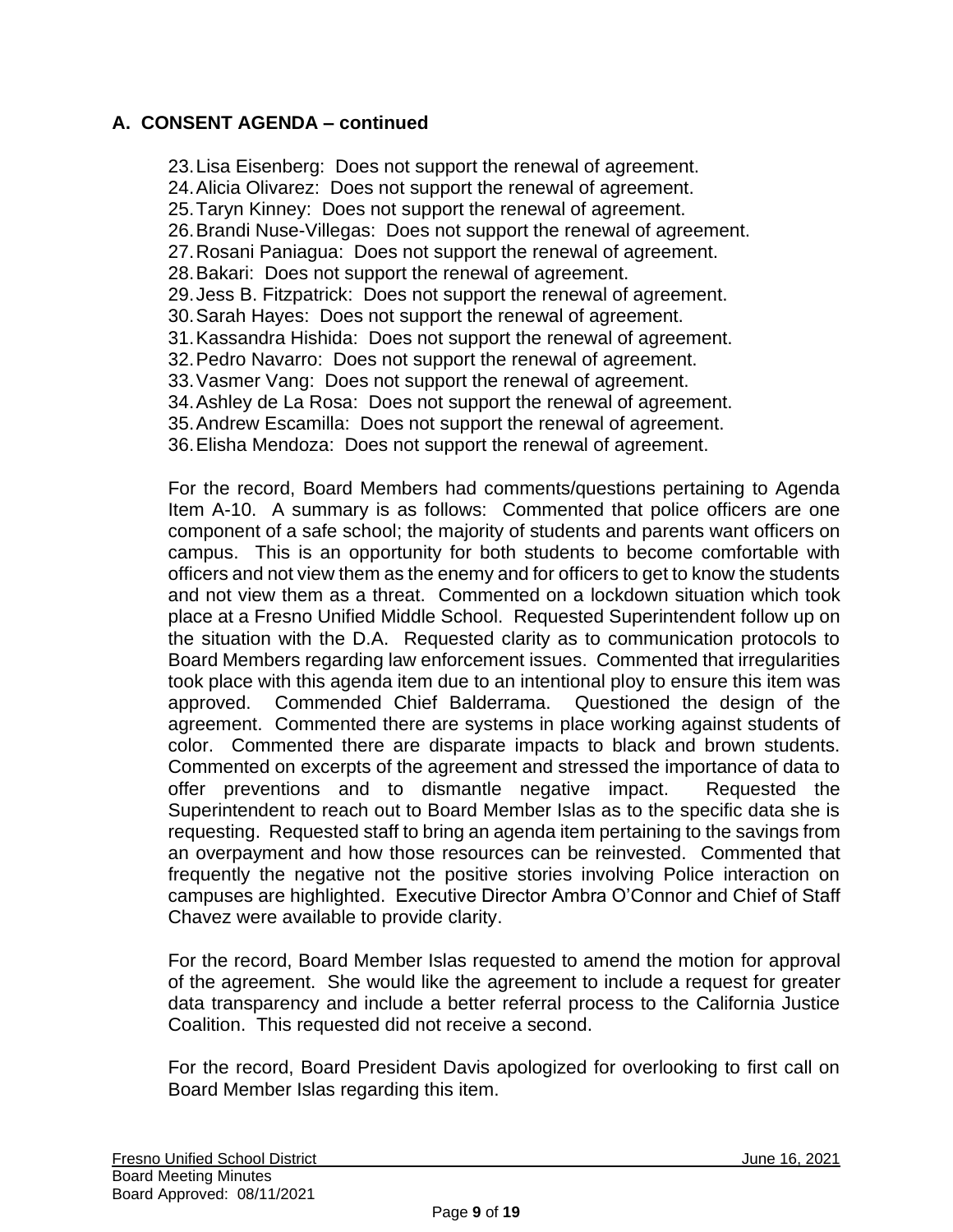On a motion by Board Member Mills, seconded by Board Clerk Thomas, Agenda Item A-10 was approved by a roll call vote of 6-0-1-0, as follows: AYES: Board Members: Cazares, Jonasson Rosas, Mills, Major Slatic, Thomas, and Board President Davis. ABSTENTIONS: Board Member Islas.

# **A-11, APPROVE Agreement with Ellevation Inc.**

**APPROVED as recommended**, an agreement with Ellevation which will include training for our English Learner (EL) Site Representatives, department personnel, and teachers in a two-year contracted cycle.

- **A-12, APPROVE Agreement with Uncharted Learning, NFP to Access Entrepreneurship Curriculum APPROVED as recommended**, an agreement for Uncharted Learning, NFP.
- **A-13, APPROVE Agreement for Student Device Imaging and Repair Center APPROVED as recommended**, an agreement with Robert Ellis Leasing and Investments, Inc., to provide a combined warehouse/office space for the 12 staff members responsible for configuration and repair of 25,000 student computers and 1,200 teacher computers.

### **A-14, APPROVE Legal Services Agreements for 2021/22**

**APPROVED as recommended**, a list of legal firms recommended for approval to provide legal services to Fresno Unified School District during the 2021/22 fiscal year.

**A-15, APPROVE Agreements with Nielsen Merksamer Parrinello Gross & Leoni, LLP and National Demographics Corporation to Consider the Redistricting of Fresno Unified School District Trustee Areas**

**APPROVED as recommended**, two agreements to consider the redistricting of Fresno Unified School District trustee areas, given 2020 Census data.

**A-16, APPROVE Countywide Plan for Expelled Youth – Triennial Update APPROVED as recommended**, the triennial update of the Fresno County Plan for Providing Educational Services to Expelled youth for years 2021-2024.

For the record, Board Members had comments/questions pertaining to Agenda Item A-16. A summary is as follows: Requested clarity as to the plan on how to prevent expulsions. Requested if there is an opportunity for case studies or retrospective analysis of incidents of negative impact to be included as a process of continual improvement for use by the district. Requested to hear from staff pertaining to ideas on how to continue to improve resources and services. Executive Director Ambra O'Conner was available to provide clarity.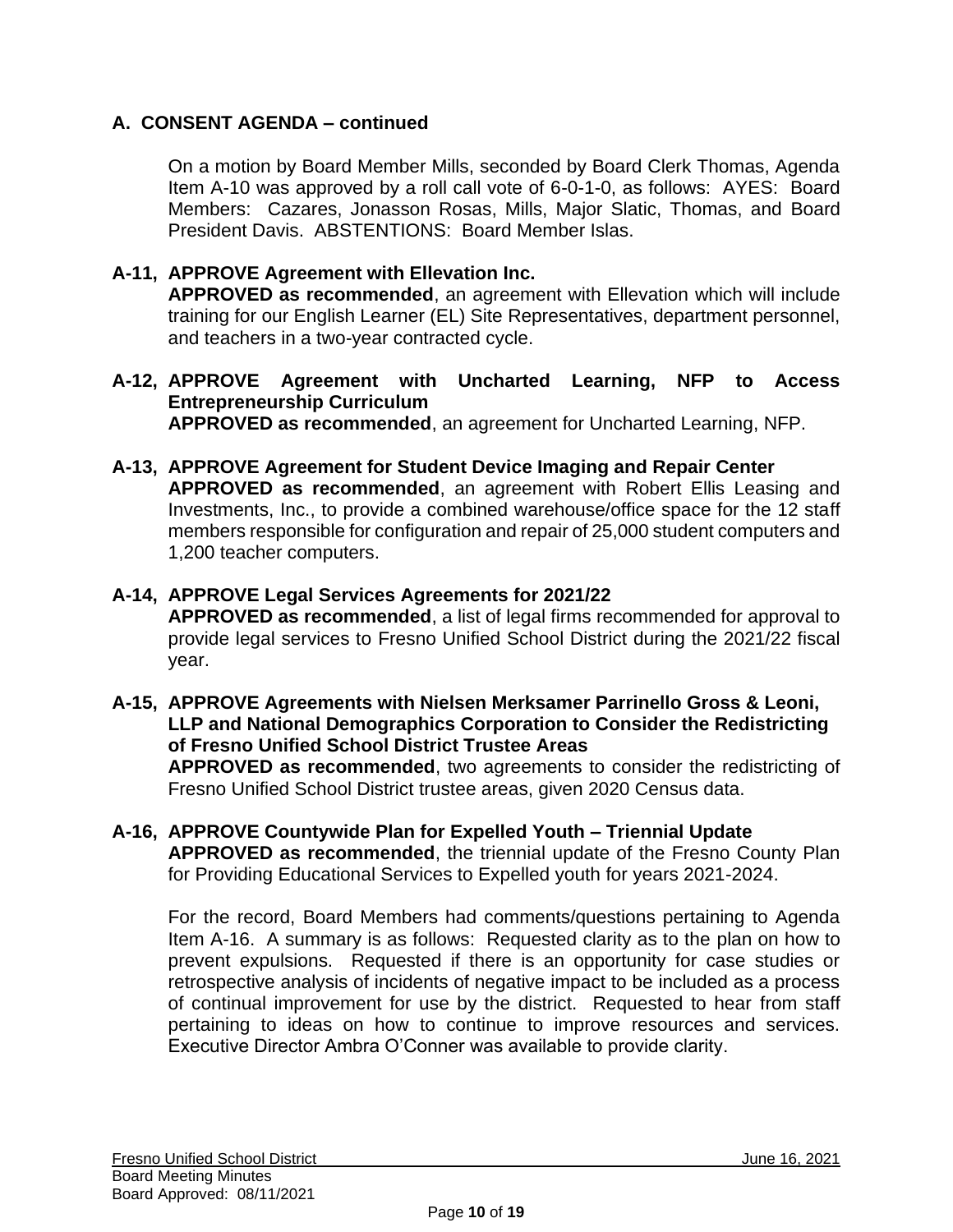On a motion by Board Member Islas, seconded by Board Member Major Slatic, Agenda Item A-16 was approved by a roll call vote of 7-0-0-0, as follows: AYES: Board Members: Cazares, Islas, Jonasson Rosas, Mills, Major Slatic, Thomas, and Board President Davis.

- **A-17, APPROVE Grant Application to the United States Citizenship and Immigration Services for the 2021 Citizenship and Integration Grant Program APPROVED as recommended**, a grant application to the U.S. Citizenship and Immigration Services for the 2021 Citizenship and Integration Grant Program.
- **A-18, APPROVE Memorandum of Understanding with Aspen Ridge Public School APPROVED as recommended**, a Memorandum of Understanding with Aspen Public Schools, Inc., a California nonprofit public benefit corporation that manages and operates Aspen Ridge Public School.
- **A-19, APPROVE Memorandum of Understanding with Golden Charter Academy APPROVED as recommended**, a Memorandum of Understanding with Golden Charter Academy, a California nonprofit public benefit corporation that manages and operates Golden Charter Academy.

For the record, Board Clerk Thomas read a statement as follows:

"Agenda Item A-19 Approve Memorandum of Understanding with Go Matter of Golden Charter Academy. As I stated at prior board meetings, I am a founding member of the Golden Charter Academy and I serve in an unpaid capacity as the Vice-President of Golden Charter Academy's Board of Directors. The CEO and President of Golden Charter Academy is my son-in-law, Robert Golden. Because Golden Charter Academy is a 501C3 non-profit corporation I am a non-compensated officer. I do not have a financial interest in Golden Charter Academy or the Memorandum of Understanding; however, as a Golden Charter Academy founder and Vice-President I have a personal interest in this matter. Therefore, consistent with Board Bylaw 9270 and out of the abundance of caution, I am recusing myself to avoid any appearance of impropriety and abstaining from the vote on the MOU for Golden Charter Academy".

On a motion by Board President Davis, seconded by Board Member Major Slatic, Agenda Item A-19 was approved by a roll call vote of 5-0-2-0, as follows: AYES: Board Members: Cazares, Jonasson Rosas, Mills, Major Slatic, and Board President Davis. ABSENTIONS: Board Members Islas and Thomas.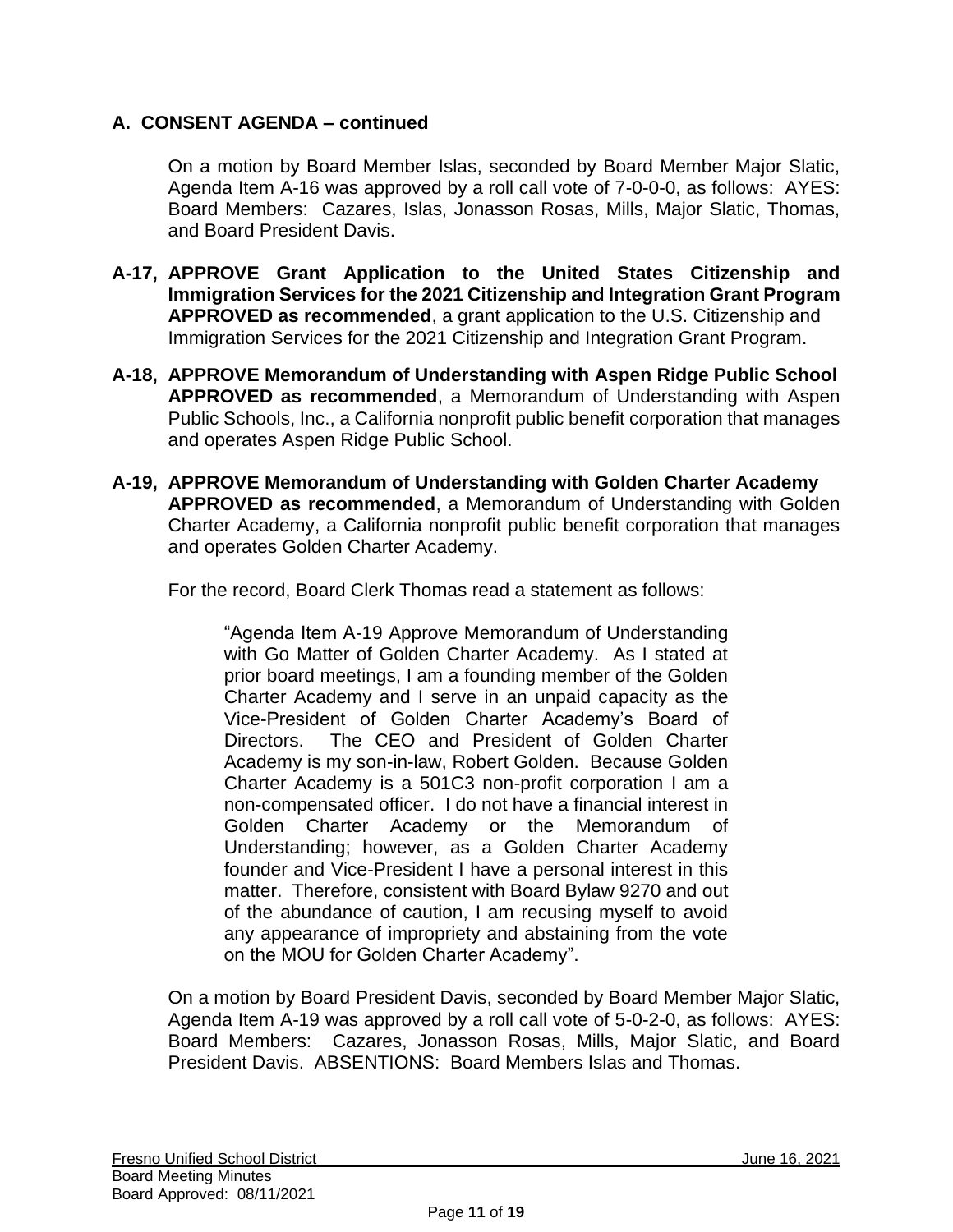- **A-20, APPROVE Award of Bid 21-03, Nutrition Center Production Line Film APPROVED as recommended**, information on Bid 21-03, to establish fixed pricing for Nutrition Center Production Line Film.
- **A-21, APPROVE Award of Bid 21-41, Duncan Polytechnical High School CTE Medical Science Building APPROVED as recommended**, information on Bid 21-41, for construction of a new Career Technical Education (CTE) health sciences and medical technology classroom building at Duncan Polytechnical High School.
- **A-22, APPROVE Award of Bid 21-45, Webster Elementary School Multipurpose Room Plumbing Replacement**

**APPROVED as recommended**, information on Bid 21-45, to replace the existing main water line serving the multipurpose room (cafeteria) at Webster Elementary School.

**A-23, APPROVE Award of Bid 21-46, Sections A-G, Asphalt Pavement Rehabilitation at Various Sites**

**APPROVED as recommended**, information on Bid 21-46, for the rehabilitation of asphalt play courts and parking lots at 30 school sites: Anthony, Birney, Calwa, Eaton, Figarden, Fremont, Jefferson, King, Kirk, Lawless, Lincoln, Malloch, Manchester Gate, Olmos, Slater, Storey, Thomas, Turner, Williams, Winchell and Yokomi Elementary Schools; Bullard Talent and Wawona K-8 Schools; Ahwahnee, Fort Miller, Kings Canyon, Scandinavian, Tehipite and Tioga Middle Schools; and Duncan Polytechnical High School.

**A-24, APPROVE Award of Bid 21-47 Sections A-C, Burroughs, Eaton and Rowell Elementary Schools Energy Management System Replacement APPROVED as recommended**, information on Bid 21-47, to replace the energy management systems at Burroughs, Eaton and Rowell Elementary Schools.

**A-25, APPROVE Award of Bid 21-48 Sections A and B, Playground Equipment Replacement at Gibson, Thomas, Turner, Webster and Winchell Elementary Schools APPROVED as recommended**, information on Bid 21-48 Sections A and B, for

installation of kindergarten-level playground equipment including shade at Gibson, Webster and Winchell Elementary Schools and primary-level playground equipment including shade at Thomas and Turner Elementary Schools.

**A-26, APPROVE Award of Bid 21-49, Chilled Water Buffer Tank Installation at Various Sites**

**APPROVED as recommended**, information on Bid 21-49, to install district provided chilled water buffer tanks at 17 schools: Addams, Anthony, Ayer, Aynesworth, Balderas, Easterby, Fremont, Greenberg, Leavenworth, Storey and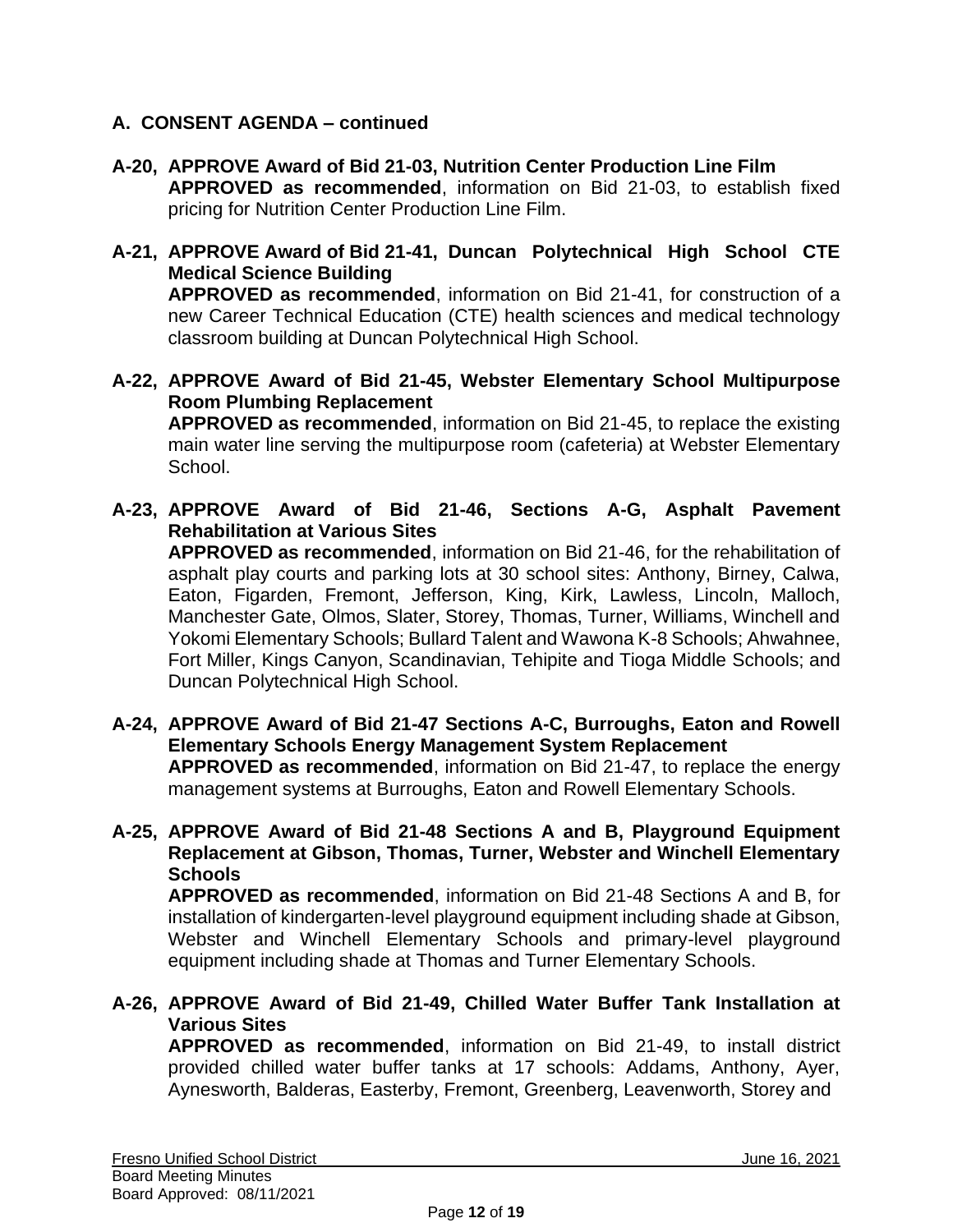Thomas Elementary Schools; Cooper, Fort Miller, Terronez and Yosemite Middle Schools; and Edison and Fresno High Schools.

- **A-27, APPROVE Award of Bid 21-51, Sunnyside High School Track Resurfacing APPROVED as recommended**, information on Bid 21-51, to provide and install a synthetic track surfacing system for Sunnyside High School.
- **A-28, APPROVE Award of Bid 21-52, Security Cameras and Digital Video Recorders Equipment APPROVED as recommended**, information on Bid 21-52, to establish fixed unit pricing for security cameras and related equipment.
- **A-29, APPROVE Award of Bid 21-53, Kratt and Leavenworth Elementary Schools Modular Classroom Infrastructure APPROVED as recommended**, information on Bid 21-53, to provide infrastructure and utility connections for two modular classroom buildings each at Kratt and Leavenworth Elementary Schools.
- **A-30, APPROVE Rejecting Award of Bid 21-43, Viking and Vinland Elementary Schools and Cooper Middle School Kitchen HVAC Upgrades APPROVED as recommended**, information on Bid 21-43, to replace the existing heating and cooling systems in the kitchens, kitchen offices, and staff lounges at Viking and Vinland Elementary Schools and Cooper Middle School.
- **A-31, APPROVE Rejecting Award of Bid 21-44 Sections A-E, Exterior Painting for Various Schools: Fremont, Hamilton K-8, Storey, and Vinland Elementary Schools; and Yosemite Middle School**

**APPROVED as recommended**, information on Bid 21-44 Sections A-E, for exterior painting at five schools during the summer.

# **OPPORTUNITY for Public Comment on Agenda Item A-31**

#### Request to Address the Board

- 1. Spiros Kefallinos: Requested the Board to reconsider the rejection of Bid.
- 2. Paul Dictos: Requested the Board to reconsider the rejection of Bid.

For the record, Board Member Cazares requested staff to reach out to Mr. Kefallinos to explain next steps.

On a motion by Board Member Cazares, seconded by Board Member Major Slatic, Agenda Item A-31 was approved by a roll call vote of 7-0-0-0, as follows: AYES: Board Members: Cazares, Islas, Jonasson Rosas, Mills, Major Slatic, Thomas, and Board President Davis.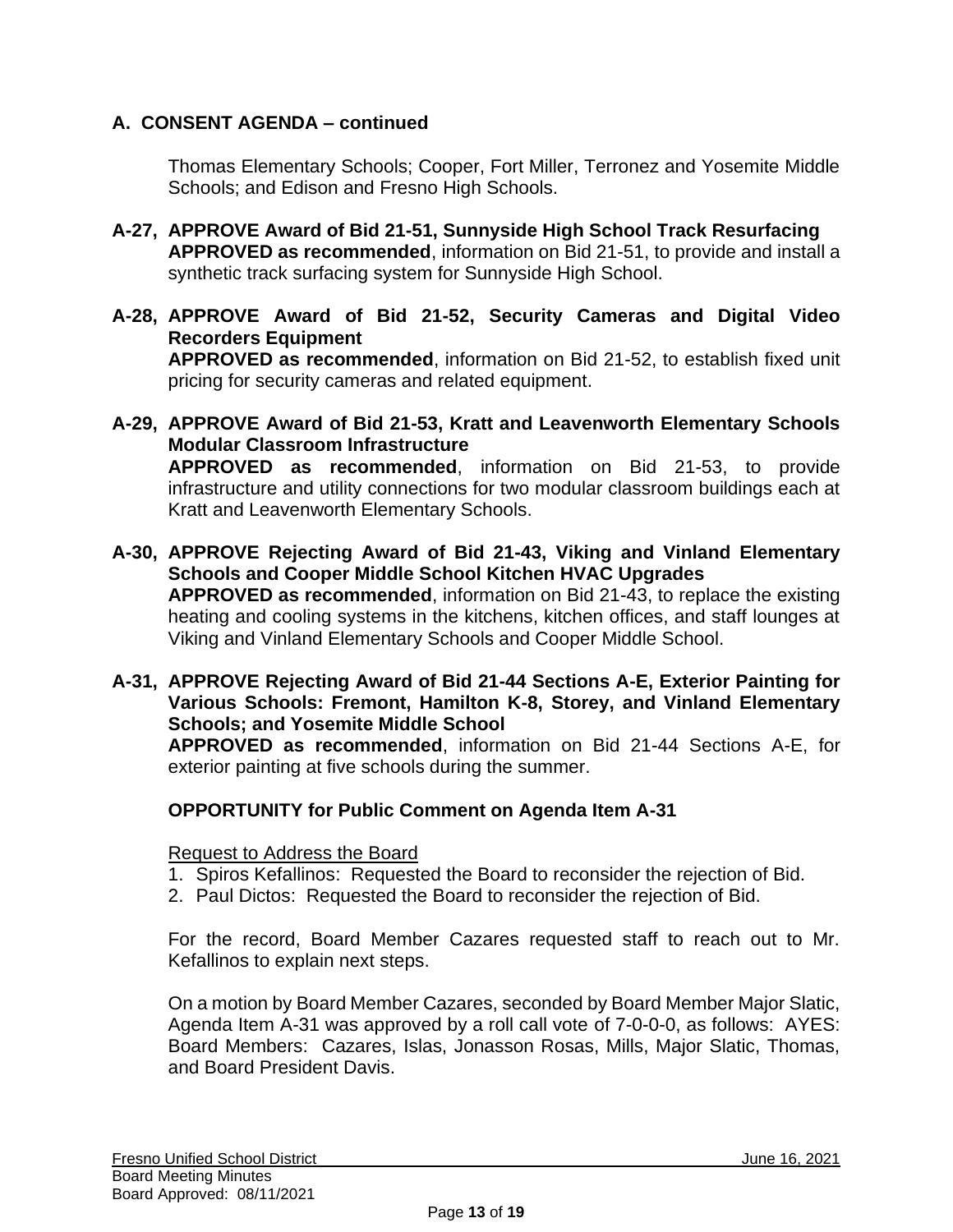### **A-32, APPROVE Funding from Federal American Rescue Plan Act of 2021**

**APPROVED as recommended**, Fresno Unified's Project ACESS will receive funding from the Federal American Rescue Plan Act of 2021 to augment the Fresno Unified District Project ACCESS 2021-24 Education for Homeless Children and Youth Grant.

#### **A-33, APPROVE Proposed Revisions for Board Policies**

**APPROVED as recommended**, proposed revisions for six Board Policies (BP) as follows:

- BP 0430 Comprehensive Local Plan for Special Education
- BP 5141.22 Infectious Diseases
- BP 5141.32 Health Screening for School Entry (DELETE)
- BP 5142.2 Safe Routes to School/Program (NEW)
- BP 5142.2 Crossing Guards (DELETE)
- BP 6161.2 Overdue, Damaged or Lost Instructional Materials

For the record, Board Members had comments/questions pertaining to Agenda Item A-33. A summary is as follows: Requested clarity as to BP5142.2. Executive Officer Teresa Plascencia was available to provide clarity.

On a motion by Board Member Islas, seconded by Board Member Cazares, Agenda Item A-33 was approved by a roll call vote of 7-0-0-0, as follows: AYES: Board Members: Cazares, Islas, Jonasson Rosas, Mills, Major Slatic, Thomas, and Board President Davis.

#### **A-34, APPROVE Proposed Revised Board Policies and ADOPT New Board Policy APPROVED as recommended**, proposed new and revised Board Polices (BP) as follows:

- BP 4030 Nondiscrimination in Employment (Revised)
- BP 4033 Lactation Accommodation (New)
- BP 4112.91 Employee Notifications (Revised)
- BP 4119.11 Sexual Harassment (Revised)

# **A-35, RATIFY Agreement with Swun Math RATIFIED as recommended**, an agreement with Swun Math for coaching middle school mathematics teachers during the middle school summer program.

- **A-36, RATIFY Amendment to the Agreement with Free Style Event Services RATIFIED as recommended**, an amendment with Freestyle Event Services.
- **A-37, RATIFY Agreement with Educational and Leadership Foundation RATIFIED as recommended**, an agreement with Education and Leadership Foundation.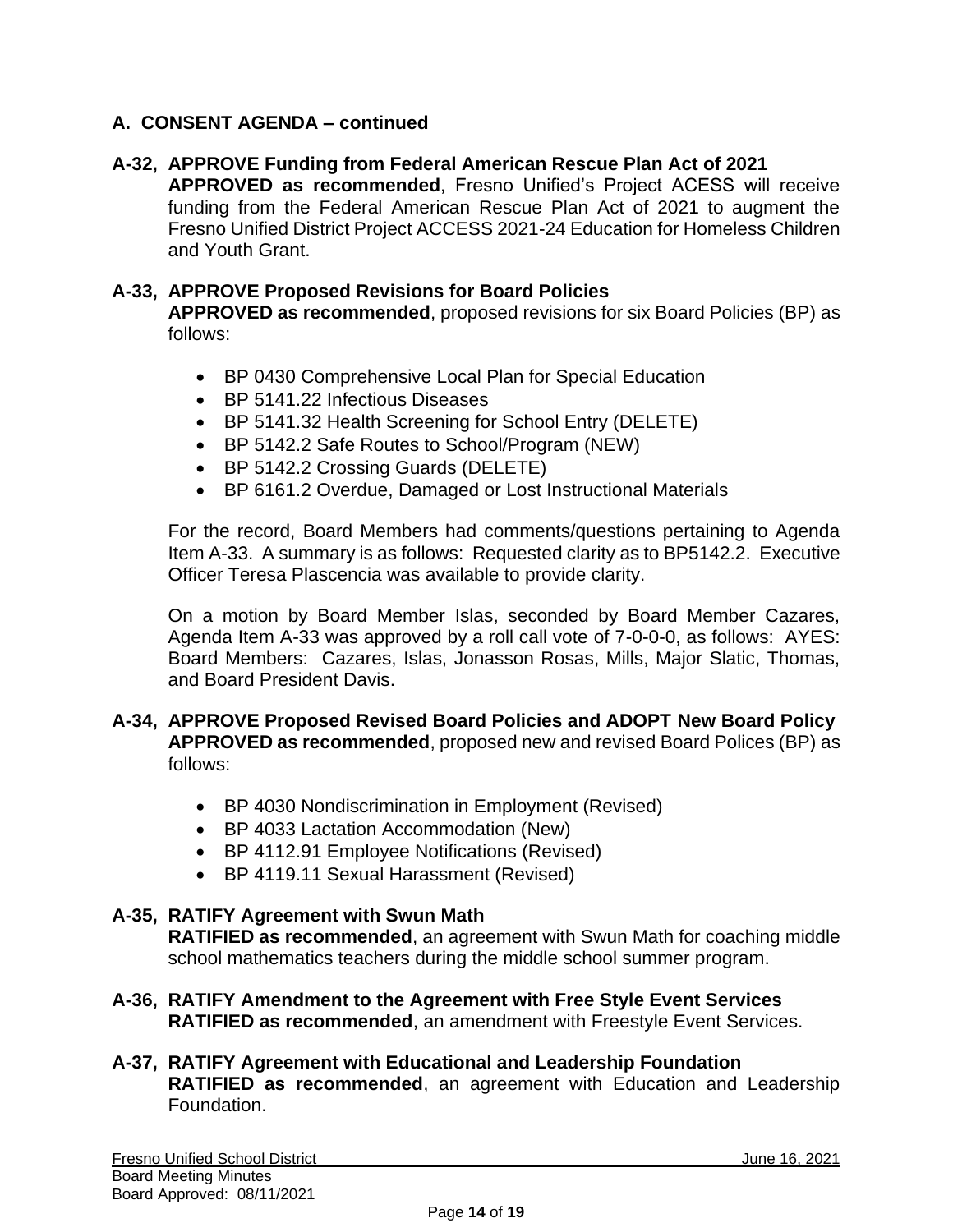### **A-38, RATIFY Grant Application to Kaiser Permanente Foundation for Funding for Wellness Coordinator Position**

**RATIFIED as recommended**, the district's grant application to the Kaiser Permanente Foundation to support the Fresno Unified Wellness Coordinator Initiative.

#### **A-39, RATIFY Change Orders for the Projects Listed Below**

**RATIFIED as recommended**, information on Change Orders for the following projects:

| $\bullet$ | Bid 19-50 Sections A and B, Portable Classroom Relocation and |                 |  |
|-----------|---------------------------------------------------------------|-----------------|--|
|           | Infrastructure for Various Schools presented for ratification |                 |  |
|           | Change Order 3 (Ewing)                                        | \$<br>$-20,832$ |  |
|           | Change Order 2 (Kirk)                                         | \$<br>$-6,280$  |  |
|           | Change Order 3 (Phoenix)                                      | \$<br>42,141    |  |
|           | Change Order 2 (Sunset)                                       | \$<br>104,360   |  |
|           | Change Order 2 (Vang Pao)                                     | \$<br>$-21,660$ |  |
|           | Change Order 2 (Wilson)                                       | \$<br>$-11,073$ |  |
|           |                                                               |                 |  |

- Bid 20-30, Roosevelt High School Cafeteria Modernization Change Order 5 presented for ratification \$ 1,910
- Bid 20-54 Sections A and B, Portable Classroom Relocation and Infrastructure for Various Schools presented for ratification

| Change Order 1 (Ayer)          | \$<br>43,630 |
|--------------------------------|--------------|
| Change Order 1 (Jackson)       | \$<br>12,787 |
| Change Order 1 (Sunnyside)     | \$<br>15,093 |
| Change Order 1 and 2 (Lawless) | \$<br>40,062 |
| Change Order 1 (Lincoln)       | \$<br>44,493 |
| Change Order 1 (Malloch)       | \$<br>17,949 |

• Bid 21-07, McLane High School Fire Alarm Upgrade Change Order 3 presented for ratification \$ 9,817

For the record, Board Member Jonasson Rosas read a statement as follows:

"Agenda Item A-39 calls for the ratification to change order #5 to Bid 20-30 for the Roosevelt High School cafeteria modernization. My residence is located within 500 feet of the southwest edge of the property comprising the Roosevelt High School site. Despite this proximity, ratifying change order #5 for Bid 20-30 will have no measurable financial impact on my property because this modernization project improves a cafeteria facility already in place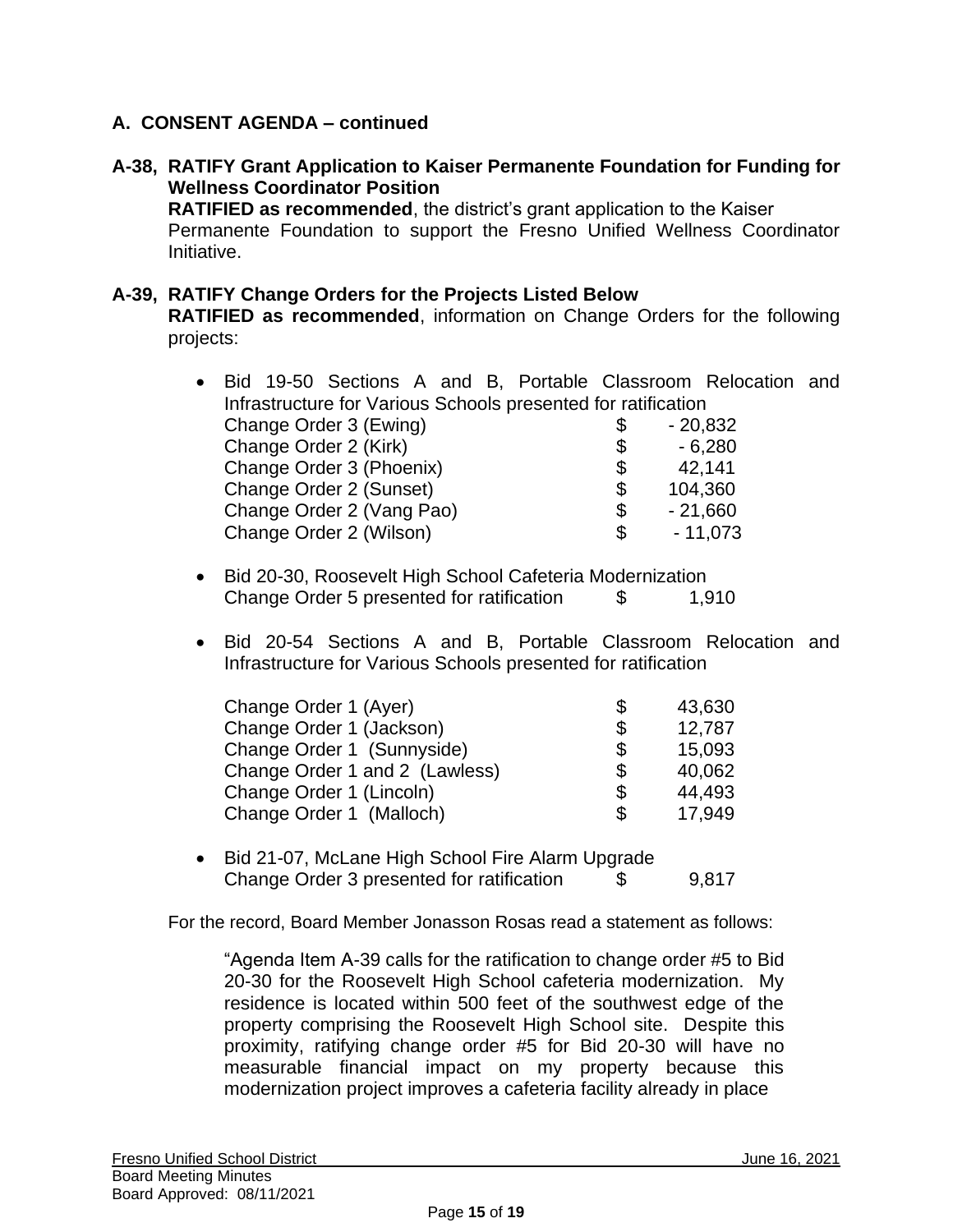as part of Roosevelt High School. Moreover, the impact of ratifying change order #5 to Bid 20-30 is indistinguishable from its effect on the majority of the residential properties within my trustee area that are part of Roosevelt High School's attendance area. Notwithstanding the absence of any financial impact on my property, I am abstaining from the vote to ratify change order #5 for Bid 20-30 pursuant to Board Bylaw 9270 for the express purpose of avoiding the appearance of any conflict."

On a motion by Board Clerk Thomas, seconded by Board Member Cazares, Agenda Item A-39 was approved by a roll call vote of 6-0-1-0, as follows: AYES: Board Members: Cazares, Islas, Mills, Major Slatic, Thomas, and Board President Davis. ABSENTIONS: Board Member Jonasson Rosas.

### **A-40, RATIFY the Filing of Notices of Completion**

**RATIFIED as recommended**, a Notice of Completion for the following project, which has been completed according to plans and specifications.

- Bid 20-30, Roosevelt High School Cafeteria Modernization
- Bid 20-54 Section A, Modular Classroom Infrastructure for Ayer and Jackson Elementary Schools and Sunnyside High School

For the record, Board Member Jonasson Rosas read a statement as follows:

"Agenda Item A-40 calls for the ratification of a Notice of Completion regarding Bid 20-30 for the Roosevelt High School cafeteria modernization. My residence is located within 500 feet of the southwest edge of the property comprising the Roosevelt High School site. Despite this proximity, ratifying the Notice of Completion for Bid 20-30 will have no measurable financial impact on my property because this modernization project improves a cafeteria facility already in place as part of Roosevelt High School. Moreover, the impact of ratifying the Notice of Completion Bid 20-30 is indistinguishable from its effect on the majority of the residential properties within my trustee area that are part of Roosevelt High School's attendance area. Notwithstanding the absence of any financial impact on my property, I am abstaining from the vote to ratify the Notice of Completion for Bid 20-30 pursuant to Board Bylaw 9270 for the express purpose of avoiding the appearance of any conflict."

On a motion by Board President Davis, seconded by Board Clerk Thomas, Agenda Item A-40 was approved by a roll call vote of 6-0-1-0, as follows: AYES: Board Members: Cazares, Islas, Mills, Major Slatic, Thomas, and Board President Davis. ABSENTIONS: Board Member Jonasson Rosas.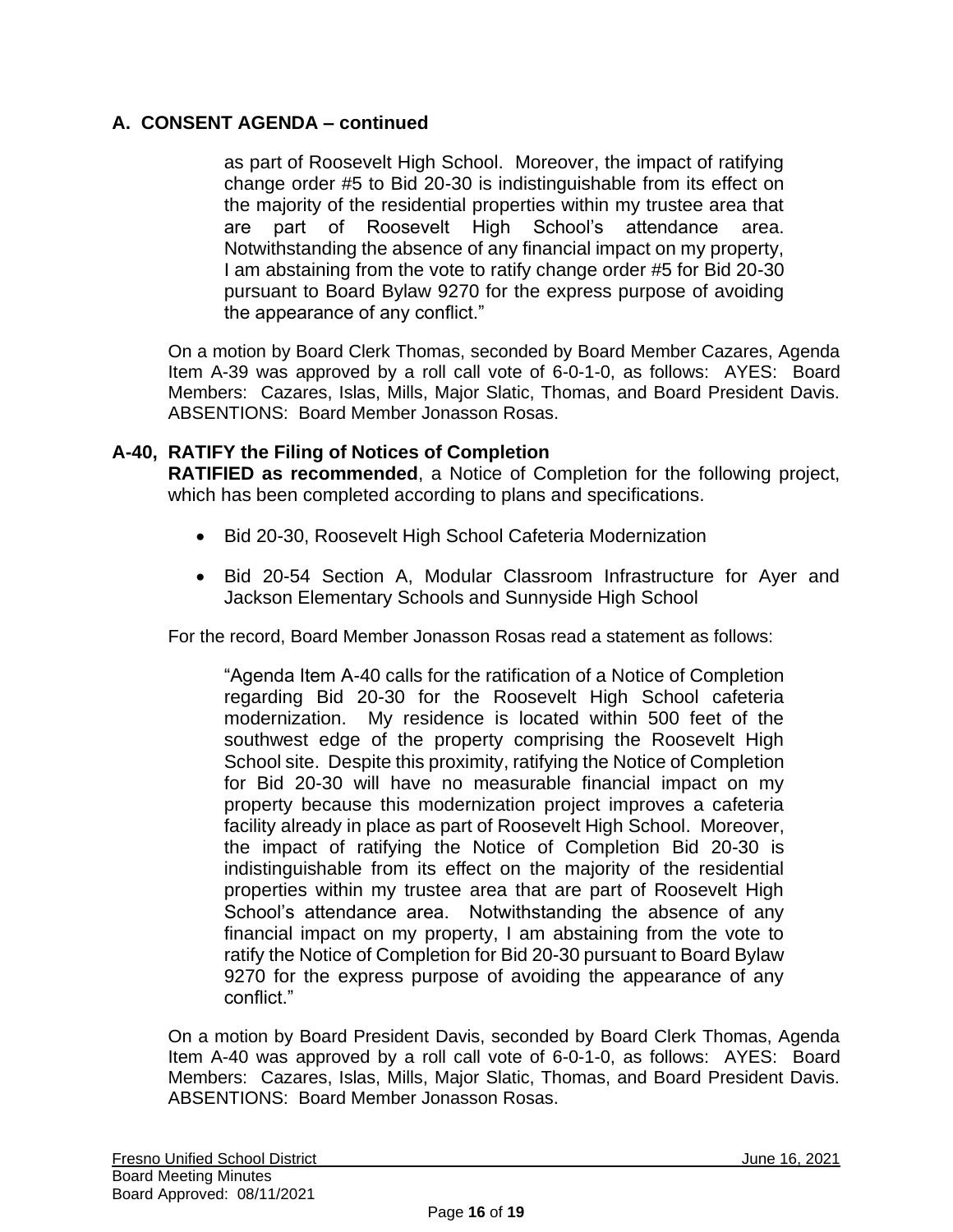# **A-41, RATIFY Purchase Orders from April 01, 2021 through April 30, 2021**

**RATIFIED as recommended**, information on purchase orders issued from April 01, 2021 through April 30, 2021.

### **UNSCHEDULED ORAL COMMUNICATIONS**

For the record, the Board received five requests to address the Board and five email submissions of public comment for Unscheduled Oral Communications. The name of the individual with a summary of topic are as follows:

#### Requests to Address the Board

- 1. Star Ajamian: Renaming of Forkner Elementary School.
- 2. Jeff Trussler: Commented Member Major Slatic deserved to speak at graduation.
- 3. Michelle Asadoorian: Renaming of Forkner Elementary School.
- 4. Mark Arax: Renaming of Forkner Elementary School.
- 5. Gary Eritzian: Renaming of Forkner Elementary School.

Email Submissions

- 1. Margaret Sahatdjian: Support for naming school in honor of an Armenian.
- 2. Mary Mirigian Ekmalian: Support of renaming Forkner Elementary School in honor of H. Roger Tatarian.
- 3. Tiffany Jones: Behavior of Board Members at June 02, 2021 Board Meeting.
- 4. Philip Tavlain: Support for naming school in honor of Roger Tatarian.
- 5. Barbara Moranian: Support for naming of school in honor of a local Armenian.

For the record, Board Clerk Thomas made a statement as follows:

It is offensive for people to try to call us racist, for people to say we haven't done our jobs, for people to try and say that it is our fault there isn't a school named after an Armenian. We have had Armenians on this Board, I just got here, I just got here; we've had Armenians on this Board so it's not all my fault that a school hasn't been named. I'm not saying that we shouldn't by the way, I'm not saying that at all, but it's not all our fault. So, for us to be consistently getting darts thrown at us and half of us just got here is not really fair. You guys know I will meet with anybody, sit with anybody, call, anybody can call me; I never shy away from anything because I'm not scared. The only thing I'm afraid of is God. So, with that being said, I never mind sitting down with anybody having any conversations. I'm done".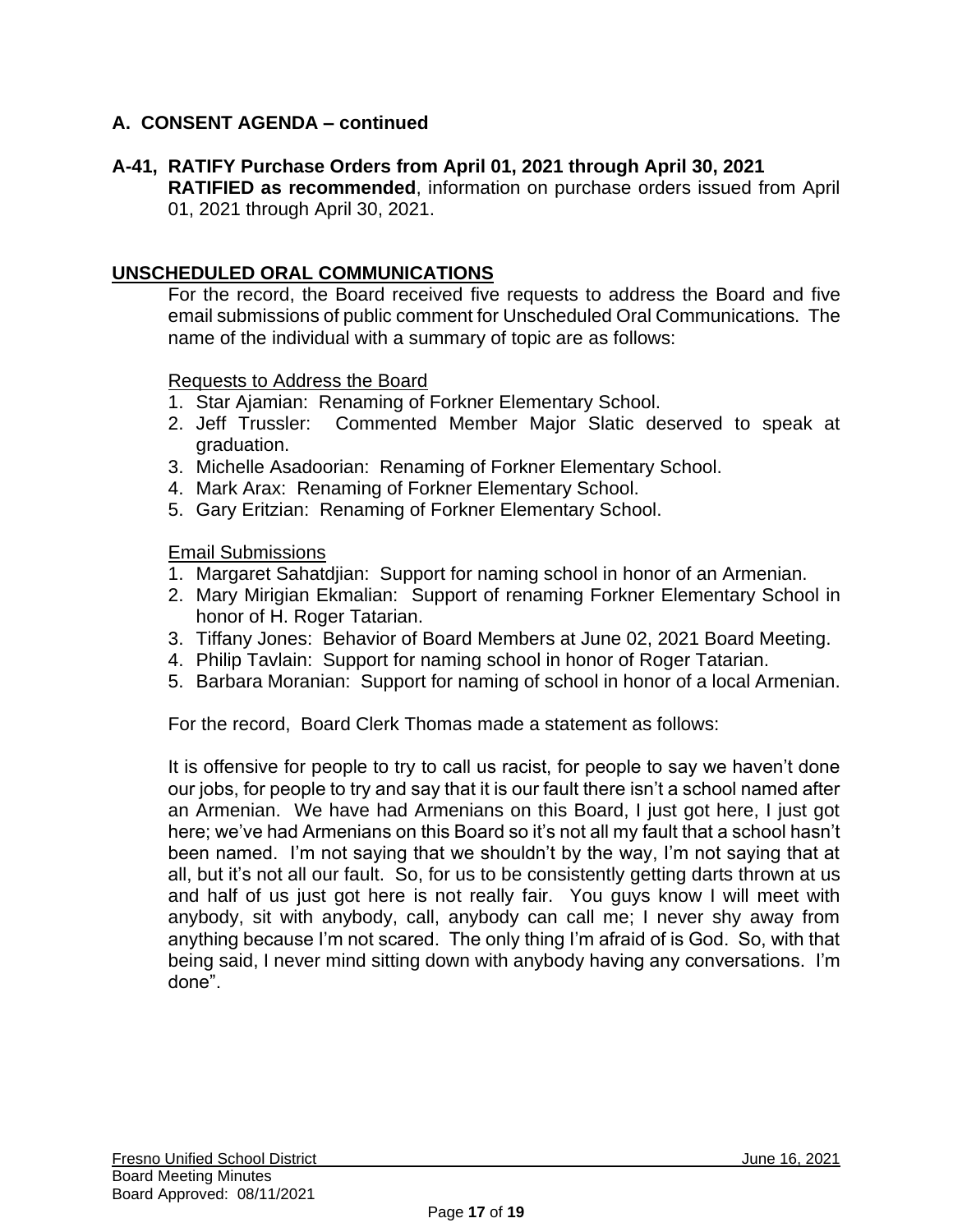### **B. CONFERENCE/DISCUSSION AGENDA**

#### **B-42, DISCUSS and ADOPT Fresno Unified School District's 2021/22 Local Control and Accountability Plan**

#### **OPPORTUNITY for Public Comment**

For the record, the Board received zero submissions of public comment for Agenda Item B-42.

On a motion by Board Member Jonasson Rosas, seconded by Board Member Major Slatic, Agenda Item B-42 was adopted by a vote of 6-0-0-1, as follows: AYES: Board Members: Cazares, Islas, Jonasson Rosas, Mills, Major Slatic, and Board President Davis. ABSENT: Board Clerk Thomas.

#### **B-43, DISCUSS and ADOPT Fresno Unified School District's 2021/22 Proposed Budget and Education Protection Account**

#### **OPPORTUNITY for Public Comment**

For the record, the Board received one request to address the Board regarding Agenda Item B-43. The name of the individual with a summary of topic is as follows:

#### Request to Address the Board

1. Marisa Moraza: Advocating on behalf of California Justice Coalition.

On a motion by Board Clerk Thomas, seconded by Board Member Cazares, Agenda Item B-43 was adopted by a vote of 7-0-0-0, as follows: AYES: Board Members: Cazares, Islas, Jonasson Rosas, Mills, Major Slatic, Thomas, and Board President Davis.

### **B-44, APPROVE Annual Agreements for the 2021/22 School Year – Primary Report**

#### **OPPORTUNITY for Public Comment**

For the record, the Board received zero submissions of public comment for Agenda Item B-44.

On a motion by Board Member Jonasson Rosas, seconded by Board Member Cazares, Agenda Item B-43 was approved by a vote of 7-0-0-0, as follows: AYES: Board Members: Cazares, Islas, Jonasson Rosas, Mills, Major Slatic, Thomas, and Board President Davis.

#### **B-45, APPROVE Annual Agreements for the 2021/22 School Year – Supplemental Report**

#### **OPPORTUNITY for Public Comment**

For the record, the Board received zero submissions of public comment for Agenda Item B-45.